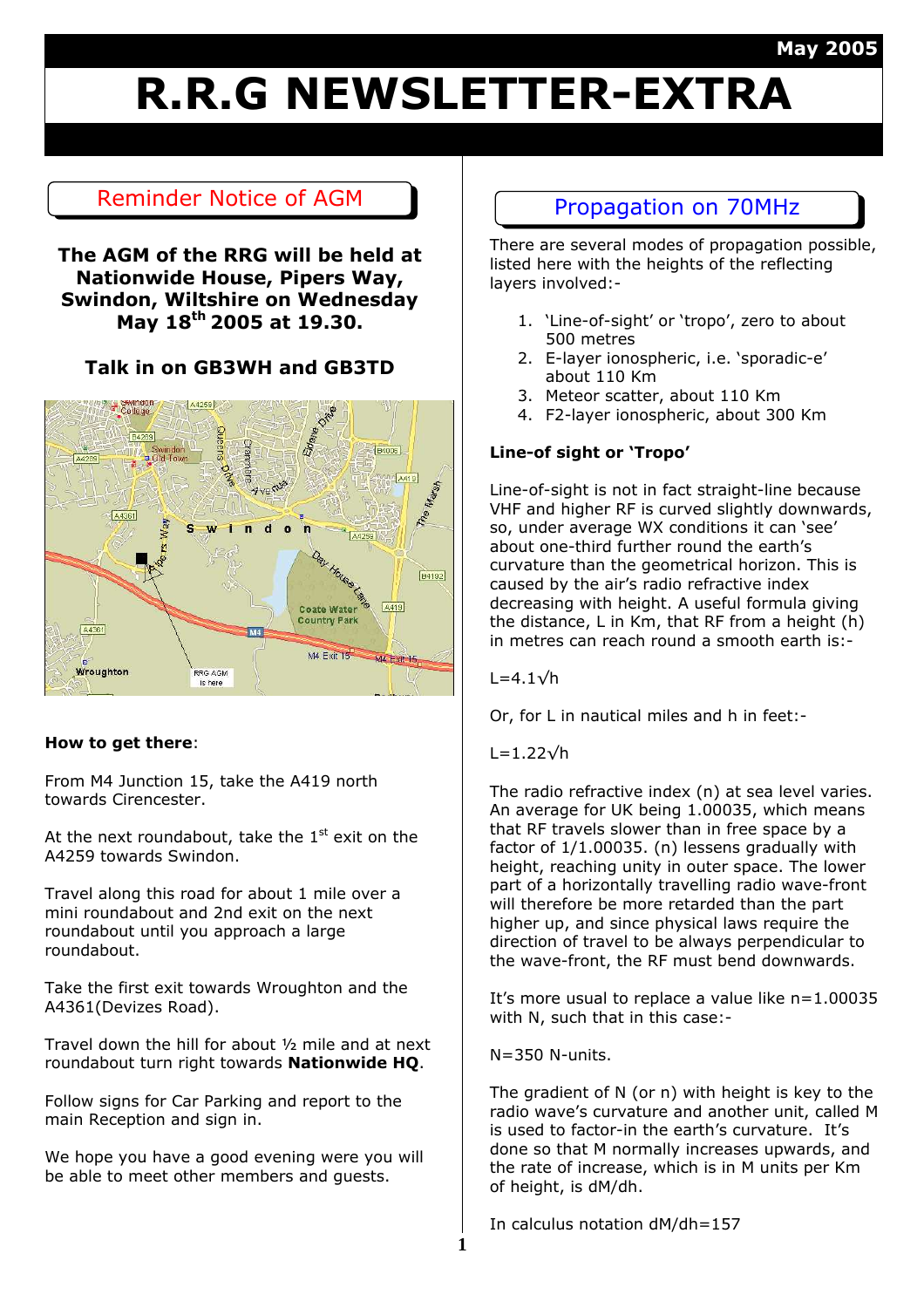## **R.R.G NEWSLETTER-EXTRA**

If, in very rare cases, the RF travelled in straight lines, i.e. with no gradient of N or M across its path. dM/dh=120 approx under standard atmospheric conditions, i.e. temperature falling about 10 degrees C per Km of height, and with a corresponding fall in water vapour content with height.

A warm dry sunny afternoon with Cumulus clouds would give 'flat' conditions with dM/dh about 133. When dM/dh falls to zero, it signals that the RF's curvature has intensified to the point that it equals the earth's curvature. A negative value means even more curvature, and the RF can be led or ducted round the earth, with focussing and multipath effects occurring. These low values of dM/dh happen when water vapour decreases, and the temperature increases, abruptly with height in the lowest few hundred metres of atmosphere. Classically, a warm dry airmass around an anticyclone will settle onto and trap a skin of damp cool air to produce vhf/uhf ducting. There are other types of WX situation that produce a duct.

A calculator program as listed below is given for Casio fx-4000P and fx-7000G machines.



Someone cleverer than me might translate this for PC use. The program displays height, N and M for each level, and mean dM/dh from the surface, from input of pressure, temperature and dew-point depression from radio-sonde

messages. If a listener notes signal strengths from day to day, the corresponding sonde data can be downloaded and inserted into the program to calculate dM/dh, thus providing an insight into what is causing the RF conditions.

The Wyoming University website gives the data required.

#### <http://weather.uwyo.edu/>

After entering, click on upper air observations, then soundings, and then select Europe from the menu. Then click on the sonde station on the map for the area of propagation interest. The data can be in graphical form (e.g. Gif skew-T) of temperature and dew-point against height, for examining the overall profile, but the option 'Text-List' should be selected for getting the data for the calculator. Archive data can be got by editing the date/time menu, so you can go back to a period of heard VHF enhancement from several months previously, etc.

Assuming you have written the program to your calculator, clear all memories (Mcl), and run the program. It will ask in turn for pressure, temperature and dew-point depression, for each ascending level recorded by the sonde balloon.

Working down the list, insert the first (ground) level set of data, then the next one etc. Dewpoint depression=air temperature minus dew point which harks back to the raw coded sonde messages from my days in the Met Office! You can make a table of all the values calculated for each level. dM/dh is calculated as the mean value from the surface to the current level. A duct's top is where mean dM/dh returns to positive values above a negative layer.

There is no need to deal with higher levels. If mean dM/dh gets low but stays positive there may be an elevated duct, which can be spotted by looking for any decline in M from the table. An elevated duct is important if tx and rx are higher than the sonde's base level, such as on masts, hills or aircraft so as to be situated within the duct. If relevant, run the program again using the duct's base as the starting level. If the one of the tx/rx are above the duct's top, then a 'RF' black hole' may occur.

Acting like a waveguide, the duct's thickness and intensity governs the longest wavelength which can be trapped within the duct.

If you have logged the calculations above you can calculate this. The formula is:-